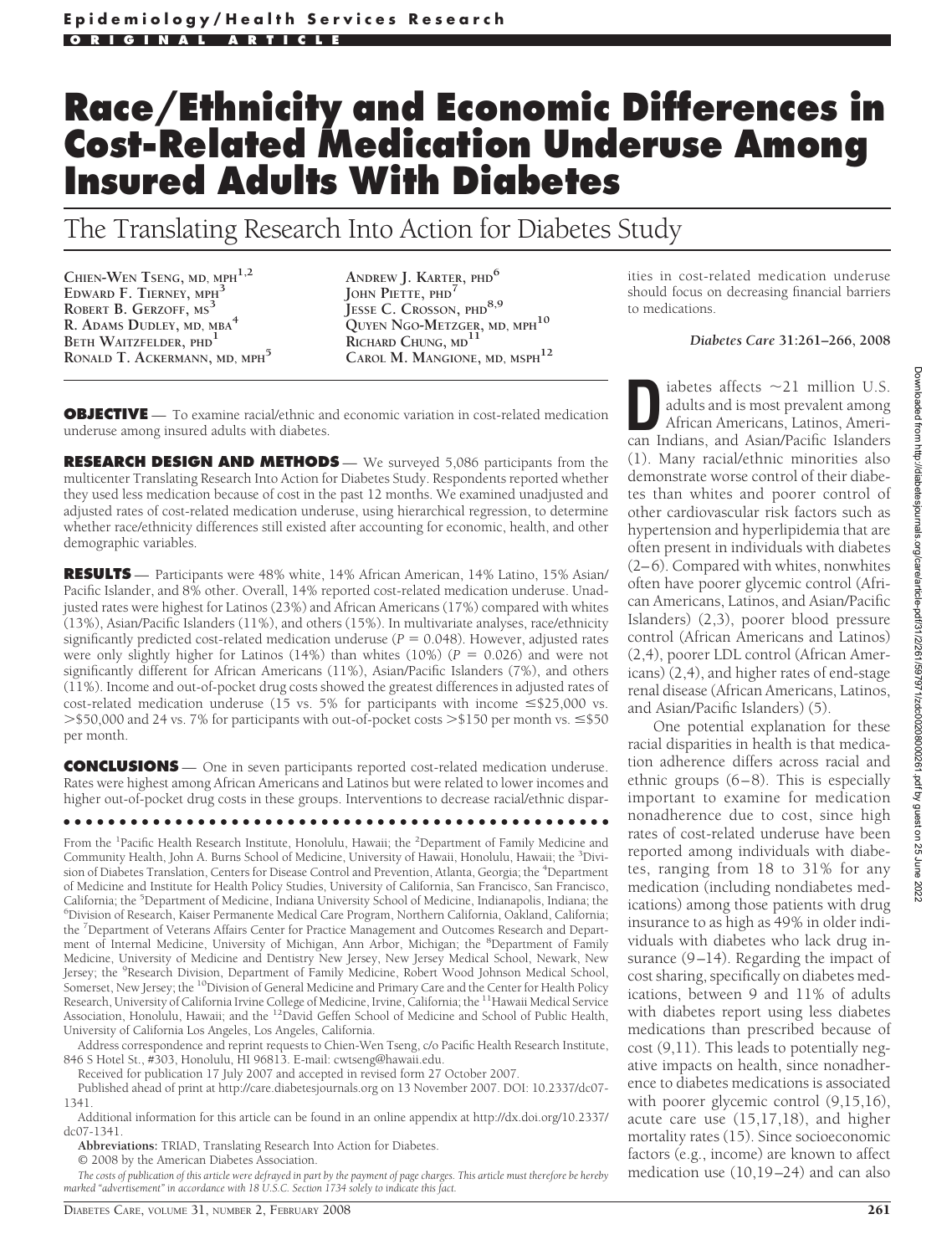## *Cost-related medication underuse*

vary among racial/ethnic groups, it is important to know whether any cost-related medication underuse differences by race/ ethnicity remain after adjusting for economic and other demographic factors.

Prior studies on cost-related medication underuse have been mainly of older individuals with chronic illnesses (10,11,19–25), and the effect of race/ ethnicity on cost-related medication underuse has been mixed. Some studies have found race/ethnicity to be a significant predictor and other studies have found it to be nonsignificant (24). However, few studies have focused specifically on individuals with diabetes  $(11, 12, 14)$ , including adults of all ages, and many studies have compared white versus nonwhite (11,19,20,25) or analyzed only one or two, but not three, primary race/ ethnicities including African Americans, Latinos, and Asian/Pacific Islanders. In this study, we examined racial/ethnic differences in cost-related medication underuse in a large cohort of racially diverse, relatively well-insured adults with diabetes and determine to what extent economic variables (e.g., income, lack of drug coverage) mitigate any differences.

# **RESEARCH DESIGN AND**

**METHODS** — We used data from a nationwide sample of insured adults with diabetes from the ongoing Translating Research Into Action for Diabetes (TRIAD) Study. TRIAD is a longitudinal study of individuals with diabetes in managed care plans. Details of the study design have previously been published (26). Briefly, 11,927 patients were recruited in 2000– 2001 from 10 health plans serving  $\sim$ 180,000 individuals with diabetes in California, Hawaii, Indiana, Michigan, New Jersey, Pennsylvania, and Texas. Participants were eligible if they had diabetes, were aged  $\geq$  18 years, enrolled in a TRIAD health plan for  $\geq$ 18 months, had at least one health care claim during that time, received most of their care from the plan, and could complete a written or telephone survey in English or Spanish. The study excluded nursing home residents, pregnant women, and individuals unable to provide informed consent.

TRIAD participants were surveyed again in 2002–2003 (wave 2) and 2004– 2005 (wave 3) (Fig. 1). Data for the current study come from the 2004–2005 wave 3 survey, in which questions were included about cost-related medication underuse. A total of 8,156 participants were potentially eligible for the wave 3



Figure 1—*Analytic sample and response rate.*

survey, representing those participants who completed the wave 2 survey and were still eligible (i.e., had not died or been admitted to nursing homes).

# Variables

We examined five categories for selfreported race/ethnicity (non-Latino white [white], non-Latino African American [African American], Latino, Asians/Pacific Islanders, and other). To measure costrelated medication underuse, participants were asked, "In the past 12 months, did you use less medication than you wanted to or than was prescribed because of the cost (e.g., skip doses, not fill prescriptions, or not start medications)?"; responses were dichotomous (yes/no). Participants also reported their annual household income, if they had prescription drug benefits, their average monthly out-of-pocket prescription drug costs over the last 3 months, number of prescription medications, demographic characteristics (e.g., age, sex, education), duration of diabetes, and health status.

# Statistical methods

Cost-related medication underuse in the prior 12 months (any versus none) was our dependent variable. We fit a hierarchical logistic regression model using a penalized quasi-likelihood estimation method. We used random intercepts for health plans to account for the clustered study design and correlation among participant characteristics within the 10 health plans represented among the participants (PROC GLIMMIX, SAS version 9.1) The intraclass correlation among health plans was 0.0119. Race/ethnicity, income, prescription drug coverage, and out-of-pocket drug costs were the main independent variables of interests (predictors). We used multivariate analyses models to control for potential confounding by age, sex, education, general health status (poor to excellent), and number of medications (one to five medications versus six or more medications). Monthly out-of-pocket drug costs were represented by five categories (\$0–\$50, \$51–  $$100, $101 - $150, and > $150 \text{ per}$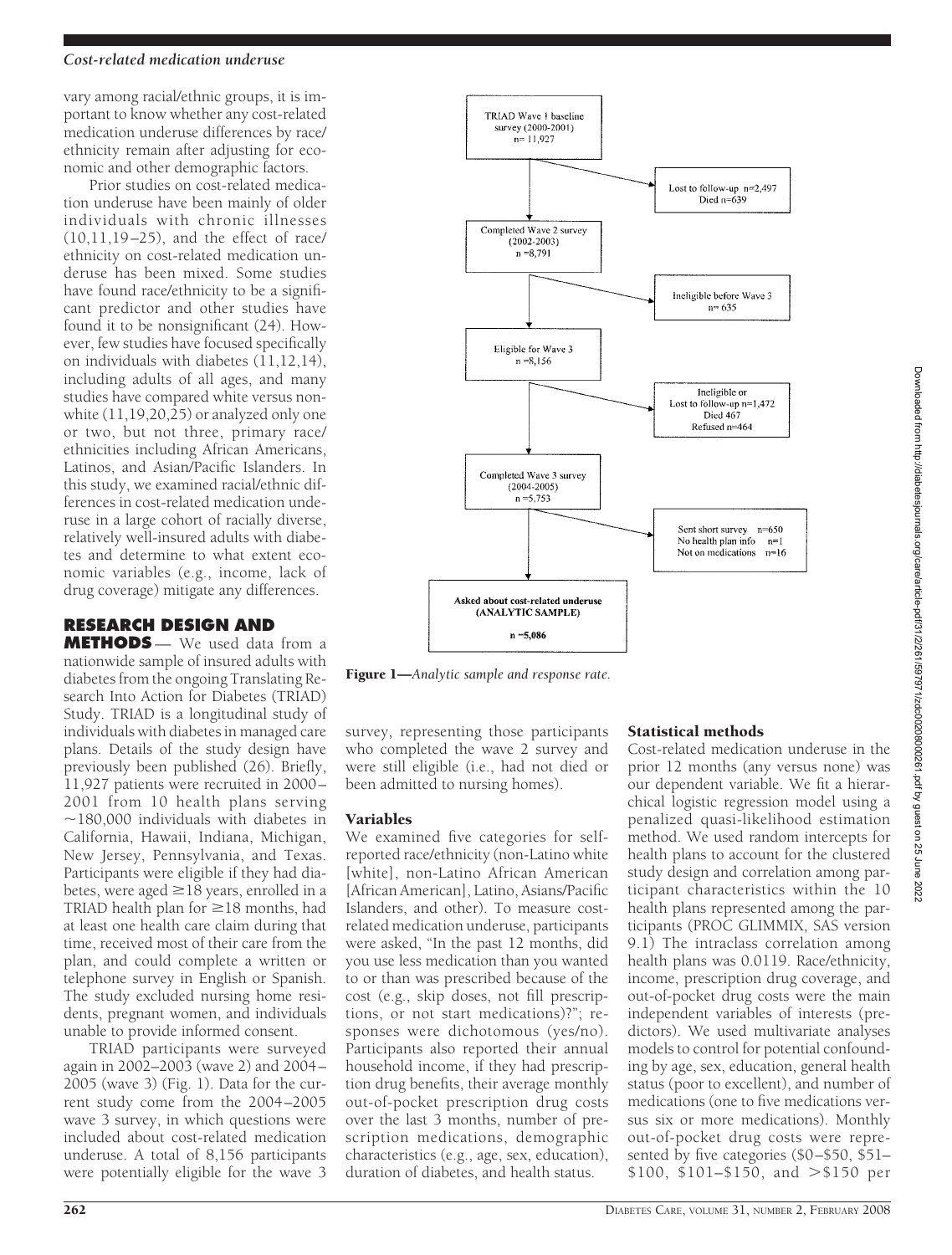# **Table 1—***Participant demographics\**

| Race/ethnicity                      | Latino | African American | White | Asian/Pacific Islander | Other          | Total |
|-------------------------------------|--------|------------------|-------|------------------------|----------------|-------|
| n                                   | 736    | 707              | 2,452 | 782                    | 410            | 5,086 |
| Percent of total population         | 14     | 14               | 48    | 15                     | 8              | 100   |
| Age (years)                         | 65.2   | 63.3             | 65.5  | 61.7                   | 63.2           | 64.4  |
| $18 - 44$                           | 6      | 7                | 5     | $\overline{7}$         | $\overline{7}$ | 6     |
| $45 - 64$                           | 43     | 47               | 42    | 55                     | 45             | 45    |
| >65                                 | 51     | 46               | 52    | 39                     | 48             | 49    |
| Female sex                          | 56     | 71               | 50    | 52                     | 53             | 54    |
| Education                           |        |                  |       |                        |                |       |
| Less than high school               | 39     | 25               | 13    | 8                      | 16             | 18    |
| High school graduate                | 26     | 35               | 29    | 28                     | 34             | 29    |
| Some college or higher              | 36     | 40               | 58    | 65                     | 51             | 53    |
| Annual household income             |        |                  |       |                        |                |       |
| $<$ \$25,000                        | 53     | 62               | 36    | 24                     | 40             | 40    |
| \$25,000 to \$49,999                | 25     | 21               | 27    | 31                     | 27             | 26    |
| $>$ \$50,000                        | 22     | 17               | 38    | 45                     | 33             | 33    |
| Health                              |        |                  |       |                        |                |       |
| Excellent/very good                 | 18     | 13               | 22    | 20                     | 18             | 20    |
| Good                                | 39     | 36               | 44    | 45                     | 46             | 43    |
| Fair/poor                           | 43     | 50               | 34    | 35                     | 36             | 38    |
| Has prescription drug benefit (yes) | 67     | 67               | 72    | 82                     | 74             | 72    |
| Number of medications               |        |                  |       |                        |                |       |
| One to five medications             | 41     | 49               | 57    | 41                     | 54             | 51    |
| Six or more medications             | 59     | 51               | 43    | 59                     | 46             | 49    |
| Average monthly out-of-pocket drug  |        |                  |       |                        |                |       |
| costs                               |        |                  |       |                        |                |       |
| $\leq$ \$50 per month               | 45     | 58               | 50    | 54                     | 49             | 51    |
| \$51 to \$100 per month             | 24     | 19               | 24    | 25                     | 26             | 23    |
| \$101 to \$150 per month            | 15     | 9                | 10    | 10                     | 8              | 10    |
| >\$150 per month                    | 17     | 14               | 16    | 11                     | 17             | 15    |

Data are percent, unless otherwise indicated. \*Percentages may not add to 100% due to rounding errors.

month based distribution across population and previous literature showing that out-of-pocket drug costs of >\$50 per month and -\$100 per month were risk factors for cost-related medication underuse [22]). Medication categories were divided into one to five versus six or more medications since participants reported their number of prescription medications with the highest category represented by "6 or more medications." This dichotomous group also represented the median cutoff for the number of medications reported by participants (one to five medications [51%] versus six or more medications [49%]).

Duration of diabetes and four twoway interaction terms (race/ethnicity by age, sex, income, and out-of-pocket drug costs) were assessed but were not significant and were dropped for reasons of parsimony. Missing covariate values were multiply imputed using IVEware version 2.0. On average,  $\sim 6\%$  of responses across all variables in the models were missing. Excluding income, which had the most

missing data (18%), the rate of missing responses averaged 5% for all other variables. To increase interpretability of the results, we present both unadjusted and adjusted conditional predicted percents of cost-related medication underuse calculated from the multivariate models.

# **RESULTS**

# Demographics by race/ethnicity

Of 8,157 potentially eligible participants, a total of 5,753 completed interviews, 464 refused, and the remainder were ineligible or lost to follow-up (Fig. 1). Assuming that individuals unable to be contacted had the same rate of eligibility as those contacted, the CASRO (Council of American Survey Research Organizations) response rate would have been 75%. The final sample size for the analysis was 5,086, after excluding those participants who either completed a short version of the survey that omitted questions on costrelated underuse  $(n = 650)$ , reported no medication use  $(n = 16)$ , or for whom we

could not establish membership in a participating health plan  $(n = 1)$ . Two percent of all participants  $(n = 105)$ completed the survey in Spanish, and these participants represented 15% of the Latino respondents. Subjects who participated in the baseline survey but not the wave 3 survey, compared with individuals who participated in both surveys, were more likely to be nonwhite (64 vs. 52%), slightly younger (average age 63.5 vs. 64.4 years), less educated (59 vs. 47% high school education or less), and had lower income (40% with income  $<$ \$20,000 vs. 40% with income  $\leq$ \$25,000). Both groups had similar percentages of female participants (53 vs. 54%).

The study population self-reported as 48% white, 14% African American, 14% Latino, 15% Asian/Pacific Islander, and 8% other (Table 1). Whites and Asian/ Pacific Islanders typically reported the highest income and educational levels. Latinos and African Americans were the least likely to have prescription drug cov-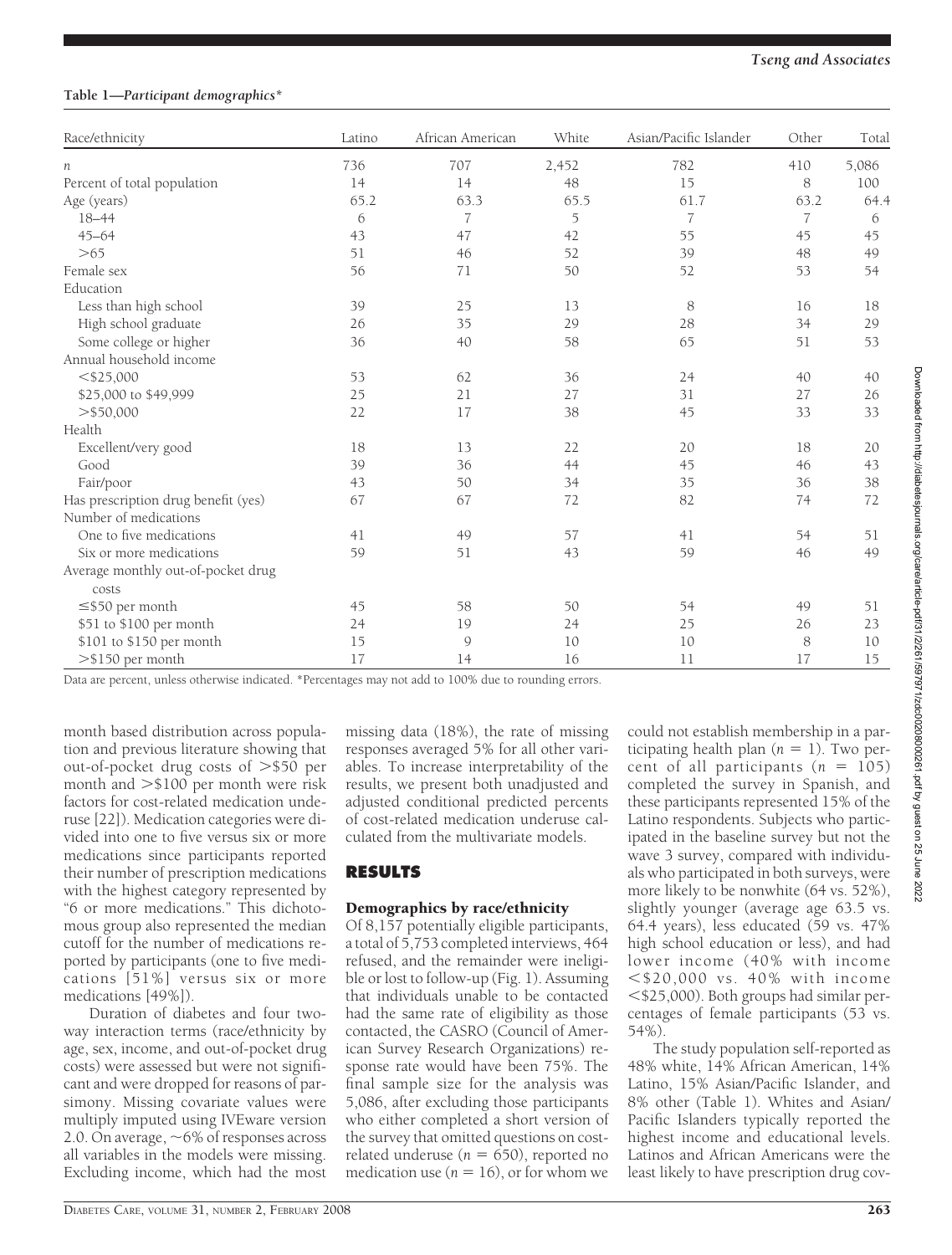## *Cost-related medication underuse*

erage (67%), and Latinos were the most likely to have out-of-pocket drug costs of greater than \$100 per month (32%). Asian/Pacific Islanders were younger and African Americans had higher percentages of women respondents than other race/ethnicities. Whites were also more likely than any of the other racial/ethnic groups to report "excellent" or "good" health (22%), while African Americans and Latinos were the most likely to report "fair" or "poor" health (50 and 43%, respectively).

## Cost-related medication underuse

Overall, cost-related medication underuse was reported by  $14\%$  ( $n = 704$ ) of the participants (Table 2). In unadjusted analyses, Latinos (23%) and African Americans (17%) were more likely to have decreased medication use due to cost compared with whites (13%), Asian/ Pacific Islanders (11%), and others (15%) (Table 2). In multivariate analyses, race/ ethnicity remained a significant (*P* 0.048) predictor of cost-related medication underuse, as did lower income, lack of drug coverage, having higher out-ofpocket drug costs, being younger, being female, and reporting poorer health status (Table 2). However, in comparing adjusted rates, cost-related medication underuse was only slightly higher for Latinos  $(14\%)$  compared with whites  $(10\%)$   $(P =$ 0.026) and was not significantly different for African Americans (11%), Asian/ Pacific Islanders (7%), and other (11%) (Table 2). The greatest differences in adjusted rates of cost-related underuse were observed between those with incomes  $<$ \$25,000 versus incomes  $>$  \$50,000 (15 vs. 5%), out-of-pocket drug costs  $>\$150$ per month versus out-of-pocket drug costs of  $\leq$  \$50 per month (24 vs. 7%), and in patients aged 18–44 years versus aged  $\geq$  65 years (23 vs. 6%) (the online appendix provides the odds ratios from the adjusted models for cost-related medication under use [available at http://dx.doi.org/ 10.2337/dc07-1341]).

**CONCLUSIONS** — In this large, insured, racially diverse population of adults with diabetes, one in seven respondents reported cost-related medication underuse. Given the high rates of costrelated medication underuse, even among an insured population, efforts to decrease financial barriers to medications for individuals with diabetes are clearly still needed. Since one-fourth of our participants had medical coverage but not drug

|  |  |  |  |  | Table 2—Unadjusted and adjusted predicted percents for cost-related medication underuse* |  |  |
|--|--|--|--|--|------------------------------------------------------------------------------------------|--|--|
|--|--|--|--|--|------------------------------------------------------------------------------------------|--|--|

|                                           | Reported cost-related medication underuse |                                                      |                                             |  |
|-------------------------------------------|-------------------------------------------|------------------------------------------------------|---------------------------------------------|--|
|                                           | percent (%)                               | Adjusted<br>Unadjusted predicted percent<br>(95% CI) | P value of<br>variable in<br>adjusted model |  |
| All participants ( $n = 5,086$ )          | 14                                        | 14                                                   |                                             |  |
| Race/ethnicity                            |                                           |                                                      | 0.048                                       |  |
| White (reference) $(n = 2,452)$           | (13)                                      | $(10)(8-12)$                                         |                                             |  |
| African American ( $n = 707$ )            | 17                                        | $11(8-13)$                                           |                                             |  |
| Latino ( $n = 736$ )                      | 23                                        | $14(10-18)$ †                                        |                                             |  |
| Asian/Pacific Islander ( $n = 782$ )      | 11                                        | $7(5-10)$                                            |                                             |  |
| Other $(n = 410)$                         | 15                                        | $11(6-15)$                                           |                                             |  |
| Age (years)                               |                                           |                                                      | < 0.001                                     |  |
| 18-44                                     | 24                                        | $23(17-29)$ †                                        |                                             |  |
| $45 - 64$                                 | 17                                        | $15(13-18)$ †                                        |                                             |  |
| $>65$ (reference)                         | (10)                                      | $(6)$ $(5-7)$                                        |                                             |  |
| Sex                                       |                                           |                                                      | < 0.001                                     |  |
| Female                                    | 18                                        | $12(10-14)$ †                                        |                                             |  |
| Male (reference)                          | (11)                                      | $8(7-10)$                                            |                                             |  |
| Education                                 |                                           |                                                      | 0.28                                        |  |
| Less than high school                     | 15                                        | $9(7-11)$                                            |                                             |  |
| High school graduate                      | 17                                        | $11(9-13)$                                           |                                             |  |
| Some college or higher (reference)        | (13)                                      | $(10)(8-12)$                                         |                                             |  |
| Annual household income                   |                                           |                                                      | < 0.001                                     |  |
| $<$ \$25,000                              | 20                                        | $15(12-18)$ †                                        |                                             |  |
| \$25,000 to \$49,999                      | 16                                        | $12(9-14)$ †                                         |                                             |  |
| >\$50,000 (reference)                     | (7)                                       | $(5)$ $(4-7)$                                        |                                             |  |
| Health status                             |                                           |                                                      | < 0.001                                     |  |
| Excellent/very good (reference)           | (8)                                       | $(7)$ $(5-9)$                                        |                                             |  |
| Good                                      | 12                                        | $9(7-11)$                                            |                                             |  |
| Fair/poor                                 | 20                                        | $14(11-16)$                                          |                                             |  |
| Has prescription drug benefit             |                                           |                                                      | < 0.001                                     |  |
| Yes (reference)                           | (13)                                      | $(9)$ $(8-11)$                                       |                                             |  |
| No                                        | 19                                        | $13(10-16)$ †                                        |                                             |  |
| Number of prescription medications        |                                           |                                                      | < 0.001                                     |  |
| One to five medications (reference)       | (14)                                      | $(9) (7-11)$                                         |                                             |  |
| Six or more medications                   | 15                                        | $11(9-13)$ †                                         |                                             |  |
| Aveerage monthly out-of-pocket drug costs |                                           |                                                      | $<$ 0.001                                   |  |
| $\leq$ \$50 per month (reference)         | (9)                                       | $(7)(5-8)$                                           |                                             |  |
| \$51 to \$100 per month                   | 14                                        | $11(9-14)$ †                                         |                                             |  |
| \$101 to \$150 per month                  | 20                                        | $16(12-19)$ †                                        |                                             |  |
| $>$ \$150 per month                       | 29                                        | 24 (20-29) <sup>†</sup>                              |                                             |  |

\*The model included race/ethnicity, income, whether a patient had prescription drug benefits, and average monthly out-of-pocket drug costs as main predictors. The remaining variables were included as covariates (age, sex, education, self-reported health status, and the number of prescription medications). Duration of diabetes and four two-way interaction terms (race/ethnicity by age, sex, income, and out-of-pocket drug costs) were assessed but were not significant and were not included in the final model for reasons of parsimony. †Statistically significant at  $P < 0.05$ .

benefits, one consideration would be to tie drug benefits closer to medical coverage by not offering them separately but only as a combined benefit for those with chronic diseases such as diabetes.

To our knowledge, ours is the first study to report cost-related medication underuse for three primary racial/ethnic minorities (Latinos, African Americans, and Asian/Pacific Islanders). In unadjusted rates, cost-related medication underuse was much higher among Latinos (23%) and African Americans (17%) compared with whites (13%). Thus, costrelated medication nonadherence could be an important contributor to racial/ ethnic disparities in diabetes in the sense that general medication nonadherence is associated with greater diabetes-related morbidity (9,15,16–18) and mortality (15). In our study, these racial/ethnic differences in rates of cost-related medica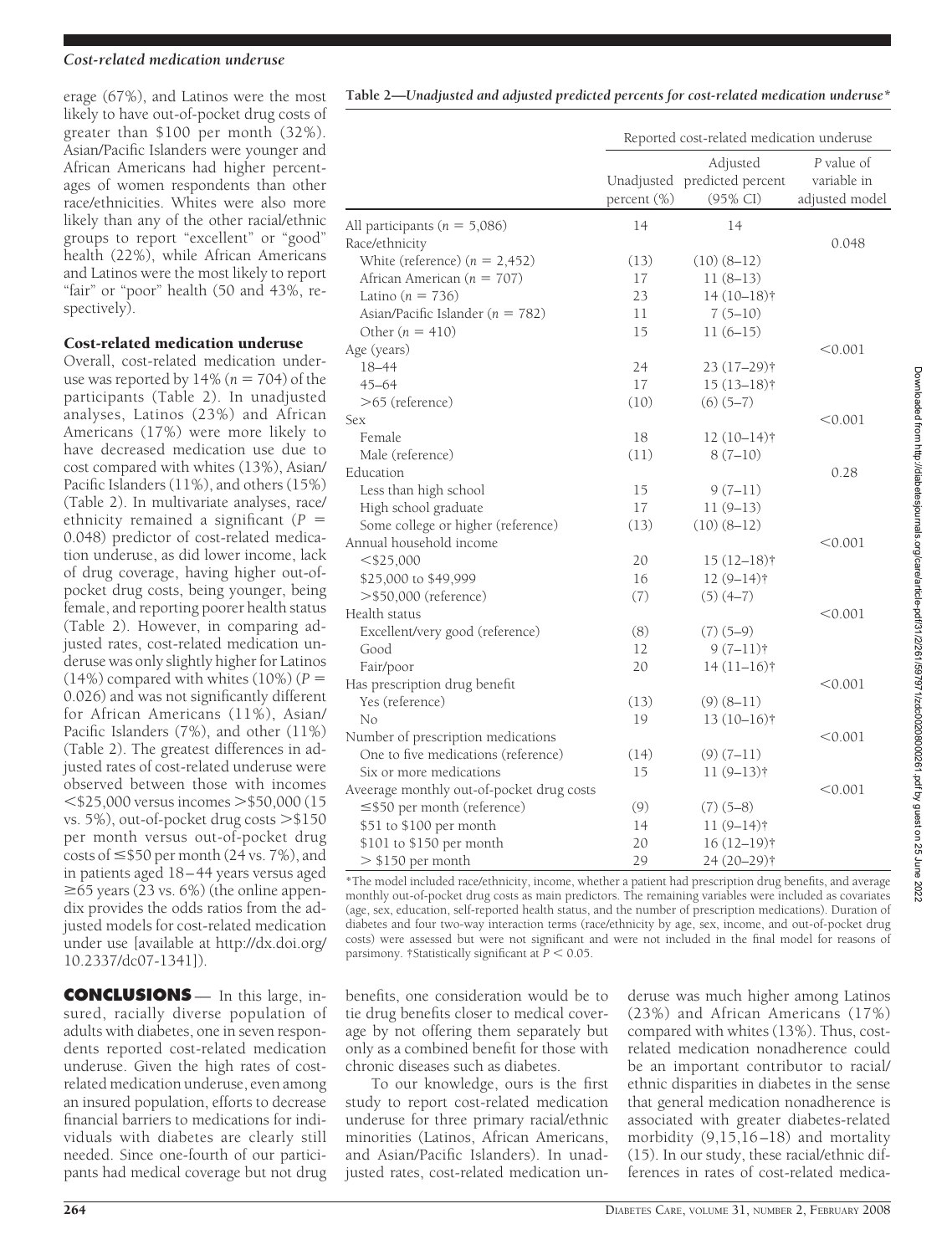tion nonadherence were minimal after adjusting for economic, health, and other demographic variables. Latinos remained the only group to be significantly different from whites, and this difference in adjusted rates of cost-related medication underuse (4%) was less than those observed across categories of income (10%), outof-pocket drug costs (17%), and age (17%). Additionally, the two-way interaction terms of "race/ethnicity by income" and "race/ethnicity by out-of-pocket drug costs" were not found to be significant predictors of cost-related underuse. These results indicate that a potential reason why we found higher rates of costrelated medication underuse among certain racial/ethnic minorities may be more due to the lower income levels and higher out-of-pocket drug costs faced by these racial/ethnic minorities and less due to racial/ethnic differences in responding to cost pressures when it comes to medication nonadherence. Therefore, interventions to decrease racial/ethnic disparities in cost-related medication underuse should focus on decreasing financial barriers to medications. As an example, Latinos and African Americans were also the least likely to have drug coverage in our study, and this was a strong predictor of cost-related nonadherence. Since all our participants had health insurance, an important policy question would be to examine whether certain minorities are less likely to have access to drug benefits or are more likely to choose health coverage without drug benefits.

Our finding that race/ethnicity is a significant but weak independent predictor of cost-related underuse would explain why the general literature on costrelated medication underuse (not necessarily in individuals with diabetes) has been split on race/ethnicity as a significant, independent predictor (24). We examined designs of previous studies, looking for commonalities in studies that did or did not find an association between race/ethnicity and cost-related medication underuse, and found no patterns in whether studies controlled for economic variables (which nearly all have), reported on only white versus nonwhite groups (11,19,20,27), and/or included African Americans (14,19,21), Latinos (14,23,27) or Asian/Pacific Islanders separately. We know of only two earlier studies  $(11,14)$  of cost-related medication underuse that included large numbers of patients with diabetes and reported on race/ethnicity. Piette et al.  $(1\bar{1})$  studied

only white versus nonwhite and Mojtabai et al. (14) studied African Americans and Latinos, but not Asian/Pacific Islanders, as a separate group. Neither study found race/ethnicity to be a significant predictor after adjusting for economic variables (e.g., income). Again, this supports targeting financial barriers to medications to improve medication adherence and targeting specific racial/ethnic groups if these financial barriers are more likely to exist within them.

We do not know why, after controlling for economic, health, and other demographic variables, Latinos would be at higher risk for cost-related underuse in our study. Language barrier is a reasonable hypothesis. However, too few of our Latino respondents  $(15\%, n = 105)$  completed the survey in Spanish for us to analyze Spanish language as an independent predictor, and we also did not measure patient-provider language concordance. Clearly, further work in this area would be important to address this component of cost-related medication underuse attributed to race/ethnicity.

In this study, we also found younger age, female sex, being prescribed more medications, and poorer health status to be significantly correlated with costrelated medication underuse, independent of patients' medication costs and income. This is consistent with other studies (11,20,22,24) and points to the need for further investigations to determine why these groups are more cost sensitive. For example, patients in poorer health or who are prescribed more medications are potentially among those most vulnerable to any negative health impacts of medication cost cutting. Like other studies, we found that age was one of the strongest correlates of cost-related medication nonadherence (11,20,22,24), with 23% of the youngest group (aged 18–44 years) vs.  $6\%$  of those aged  $\geq 65$  years reporting cost-related medication underuse. We can only speculate why age is consistently such a strong determinate of cost-related medication nonadherence. A possible explanation could be that younger patients may face greater competing financial demands (excluding outof-pocket prescription costs that we controlled for), have fewer financial assets (excluding income), have greater time demands, or may be less worried about diabetes-related complications.

Limitations to this study are that all of our participants were in managed care and had health insurance, and our find-

#### *Tseng and Associates*

ings may not be generalizable to uninsured populations. However, >92% of patients with diabetes have some form of health insurance (28). It is reasonable to assume that financial barriers for uninsured individuals would be as strong or even a stronger predictor of cost-related medication underuse. A limitation of this study is that we relied on self-reported medication underuse. Clearly, there is the potential for bias in reporting due to recall error (under- or overreporting) or reluctance to admit to nonadherence with treatment (underreporting). To date, nearly all major surveys of cost-related medication underuse rely on selfreporting alone (24). We are not aware of any large-scale published studies that have measured the validity of cost-related medication underuse by self-report through comparison with claims data. Self-reporting of cost-related medication underuse has some advantages over claims data analyses. Participants can be asked to report underuse specifically due to cost, whereas claims data may not fully distinguish between cost-related nonadherence and nonadherence due to side effects or perceived lack of treatment effectiveness. In our study, we framed the question in a very clear manner asking participants to report underuse specifically to cost in the last 12 months. Our study is also a cross-sectional analysis of a longitudinal cohort with potential participants lost to follow-up, death, or ineligibility, including admission to nursing homes. The cross-sectional nature of the study allows us to measure associations and not causality.

In conclusion, this study confirms that cost remains a significant reason for treatment nonadherence, even in an insured population. Although rates of costrelated medication underuse differed by race/ethnicity, our results suggest that reducing financial barriers to medications would be an important and effective way to address this.

**Acknowledgments**— C.-W.T.'s effort on this project was partially supported by the Robert Wood Johnson Generalist Physician Faculty Scholars Program (no. 051085). C.M.M.'s effort on this project was partially supported by the University of California Los Angeles (UCLA) Resource Center for Minority Aging Research (P30-AG-021684) and the Drew/ UCLA Project Export (P20-MD-000148). This study was jointly funded by program announcement no. 04005 from the Centers for Disease Control and Prevention (Division of